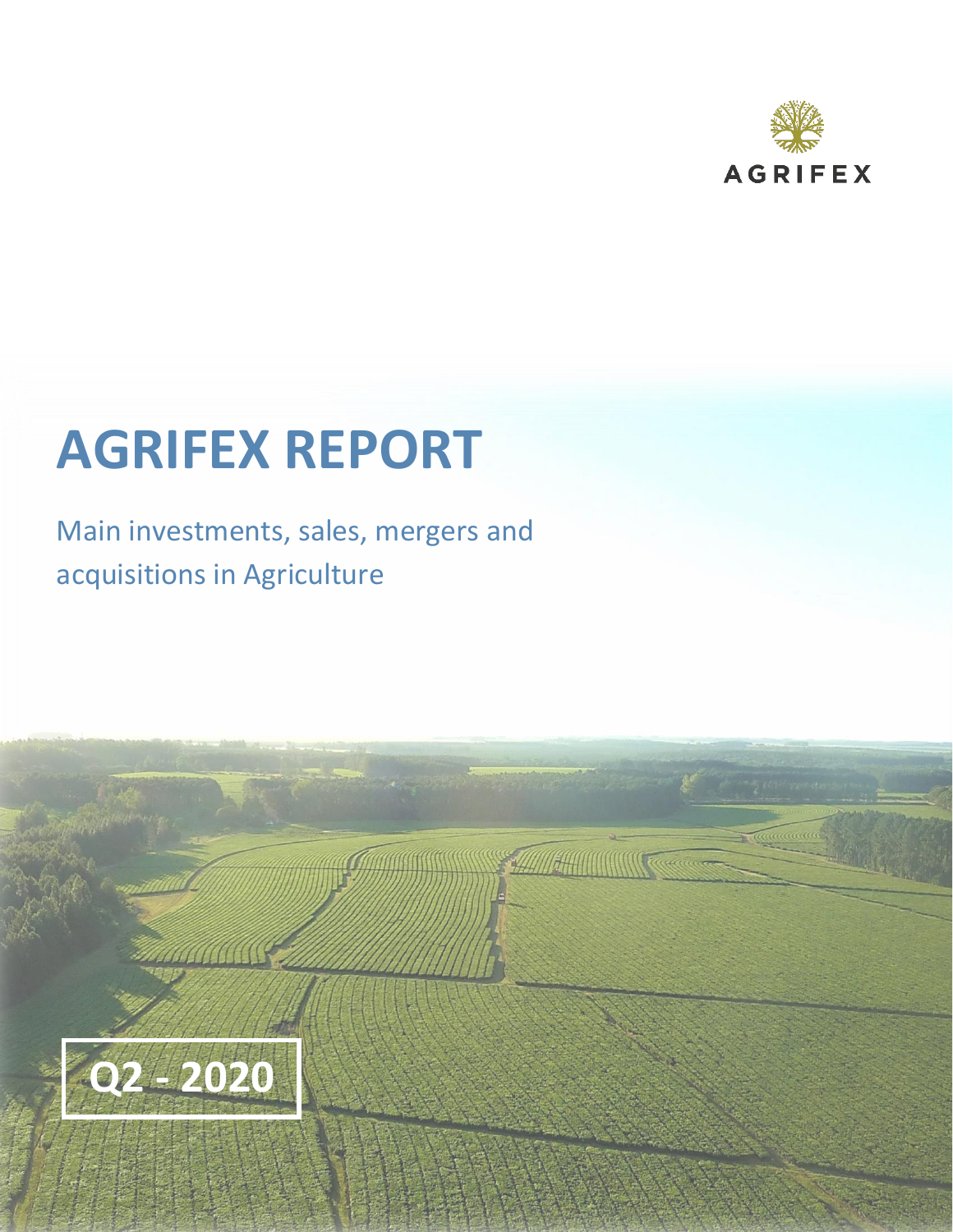

In **Agrifex** we provide financial services with an exclusive focus on Agriculture.

We focus on two main axes: Corporate Finance and Capital Markets; on which we comprehensively address the Investment and Financing dimensions.

With a boutique profile, we provide tailor-made solutions for each of our clients. Among them, we have worked for investment funds, family offices, individual investors, and agricultural companies.

Our M&A services are enriched by the representation in South America of **Verdant Partners LLC.**



**Felipe Lanusse** felipe@agrifex.com



**Luis Casanova** luis@agrifex.com

*\* If you wish to receive this quarterly report on a regular basis, please contact us via email at [admin@agrifex.com](mailto:admin@agrifex.com) with the subject "Subscription".*

Disclaimer:

The following material is for informational purposes only and should not be construed as a recommendation or an offer to buy or sell any asset, product or service to which this information may relate. Agrifex has not audited the information presented and does not guarantee its accuracy. Agrifex prepares this report from public information found in newspapers, newsletters, Internet websites, agricultural documents, others and therefore does not validate its veracity.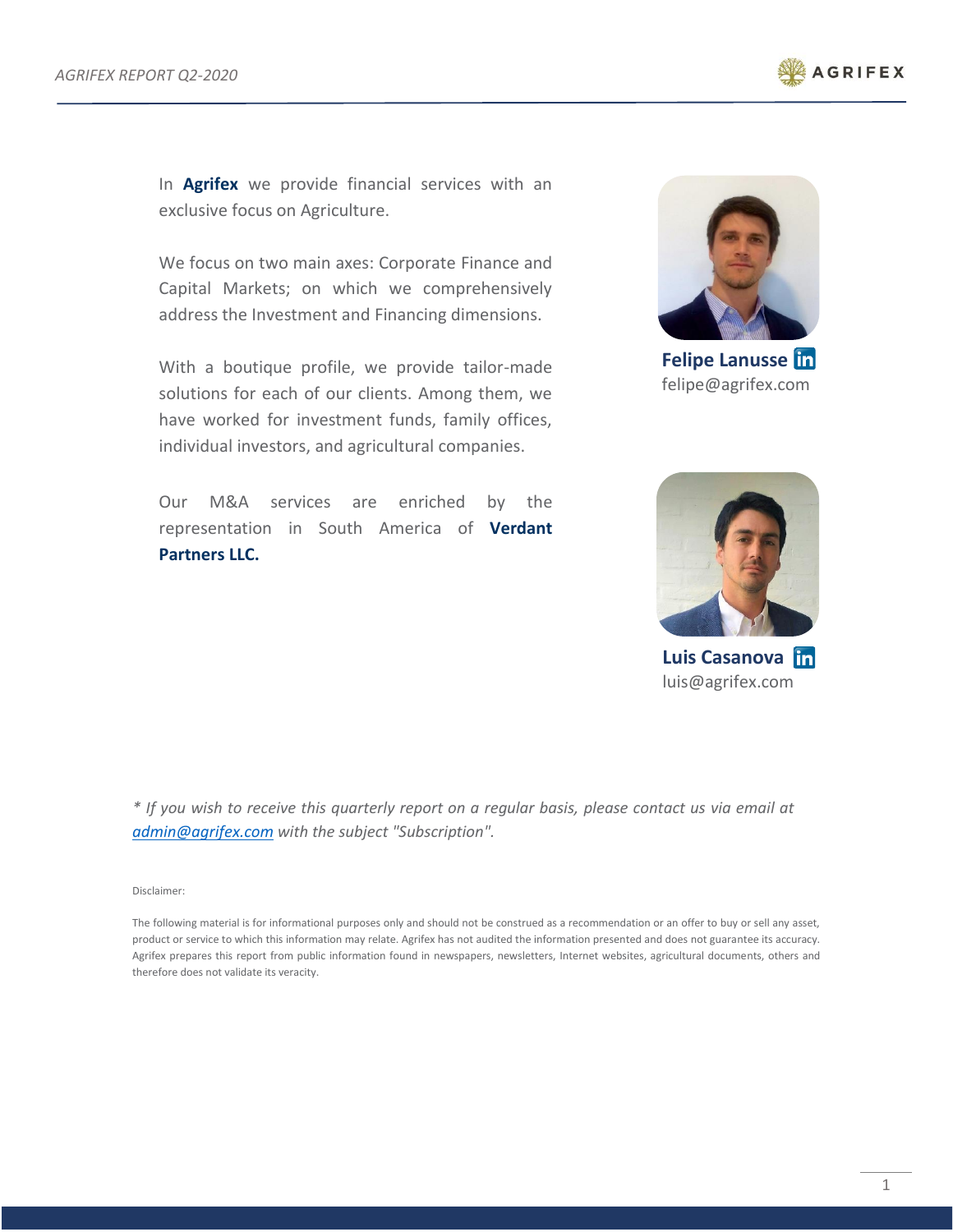

The **AGRIFEX Q2-2020 REPORT** summarizes the main investments, sales, mergers, and acquisitions of the Agricultural sector in Argentina during the second quarter of 2020. The circulation is carried out quarterly to develop relevant information. The document consists of three sections:

> **Investments:** In addition to the capital disbursements presented, it may include financing announcements through bank loans.

> **Capital Market:** It exposes the sector's issues in stock market financing instruments

**Sales, Mergers and Acquisitions:** Along with local transactions, it presents some of the main transactions in the global sphere.

### **INVESTMENTS**

- **Crucianelli,** one of the main national manufacturers of agricultural machinery, announced investments of US\$ 10.8 MM<sup>1</sup>. The Armstrong, Santa Fe-based company plans to expand mechanical workshops, acquire a new 30-hectare site, and build a new sheet metal and parts manufacturing plant. With these strategic investments, they hope to position themselves by 2030 with greater competitiveness.
- **Morixe** will invest US\$ 1.46MM for incremental working capital in its flour unit. This investment occurs in a context where the demand for flour for baking increased by more than 120% year-on-year, driven by a higher consumption of homemade bread during the quarantine. The loan was granted by the majority shareholder Ignacio Noel himself.

#### **CAPITAL MARKET**

#### **Investment funds**

**Ceres Tolvas,** launched Formaq, a multipurpose investment trust fund. It will be focused on investments in three main agricultural activities, such as the financing of the sale of machinery, the planting of extensive crops and livestock. The subscription could be

 $1$  MM = Million.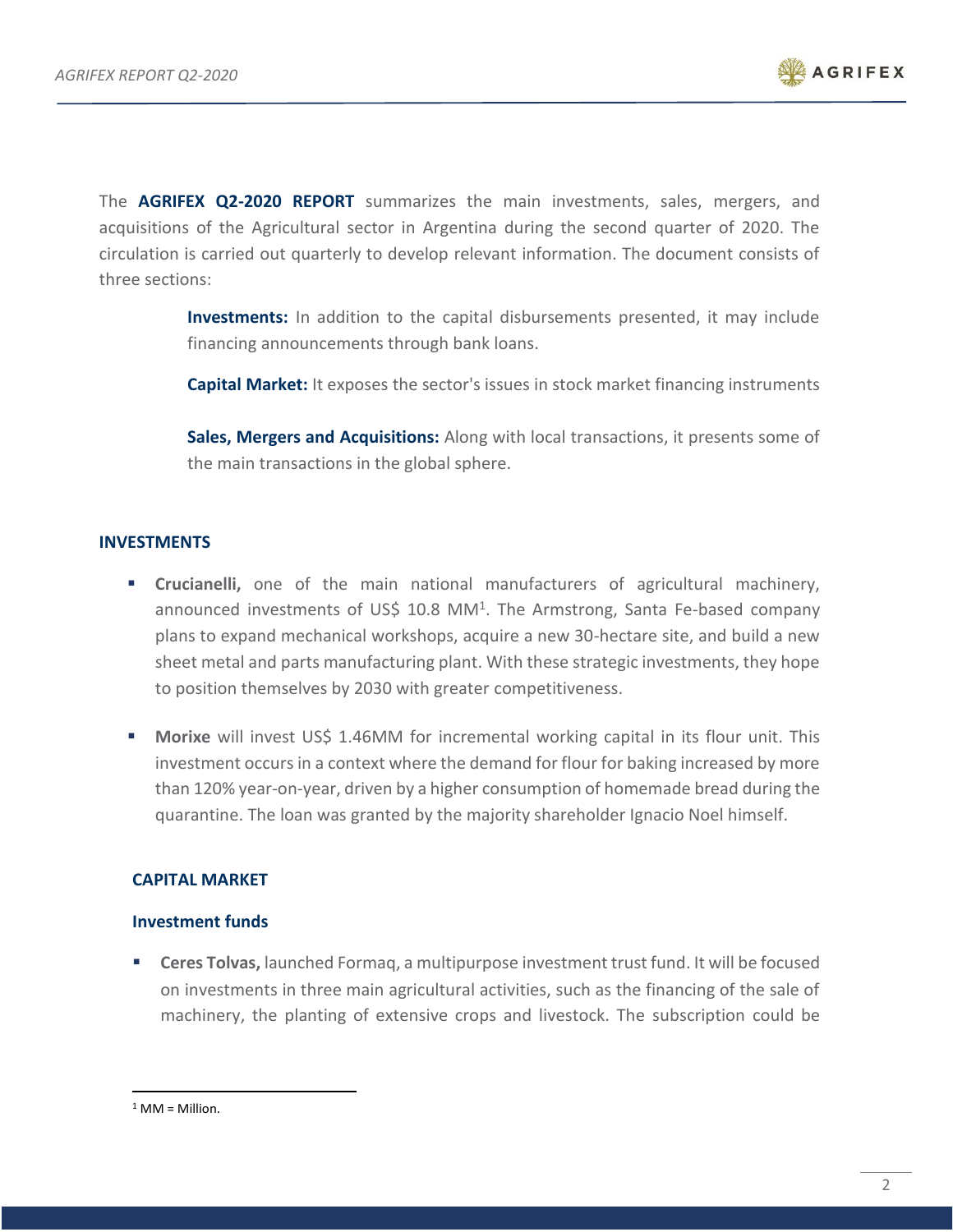

made in Argentinian pesos and offers a capitalization in dollars with an annual fixed income of 7%.

■ **AdBlick** announced the creation of a new Mutual Investment Fund with a focus on livestock. The fund program allows a maximum of AR \$ 10 BN<sup>2</sup> and in a first tranche it allows the subscription of up to AR\$ 300 MM. The term is 6 years renewable and allows annual redemptions.

# **Corporate Bonds**

- **Grupo Agroempresa Colón,** successfully issued a Corporate Bond for AR\$ 90MM. The company based in Sinsacate, Córdoba, had offers for AR\$ 272 MM and closed at a rate of BADLAR + zero margin.
- **EXP** Cresud, an agricultural company of the IRSA group, issued its Corporate Bond Class XXIX for an amount of AR\$ 83MM. The instrument was dollar linked, with a fixed annual rate of 3.5% and 18-months term.
- **E** Rizobacter, national leader in biological products, issued its Corporate Bond Series III for a total of AR\$ 15MM. The instrument was dollar linked, with a fixed annual rate of 4.73% and 18-months term.
- **Diesel Lange**, a John Deere official dealer, issued its Corporate Bond Class I for a total of AR\$ 120 MM. The instrument was for a term of 12 months and a final rate of 29.63% (Badlar + margin).
- **John Deere Credit Compañía Financiera** issued its Corporate Bond Class V dollar linked for AR\$ 20 MM. The term is 24 months with a fixed rate of 0%.
- **San Miguel** issued its Corporate Bond Series IV for AR\$ 40 MM. The instrument was issued dollar linked, at 18 months and an annual fixed rate of 1.48%.

# **Financial Trusts**

**EXTED** Insumos Agropecuarios SA, better known as Insuagro, put out to tender the Financial Trust Series VI in the local market for US\$ 1.39 MM. There offers exceeded the amount issued by 200% and finally the company was financed for an annual rate of 6% in US\$ with a duration equivalent to 6.4 months.

 $<sup>2</sup>$  BN = Billion.</sup>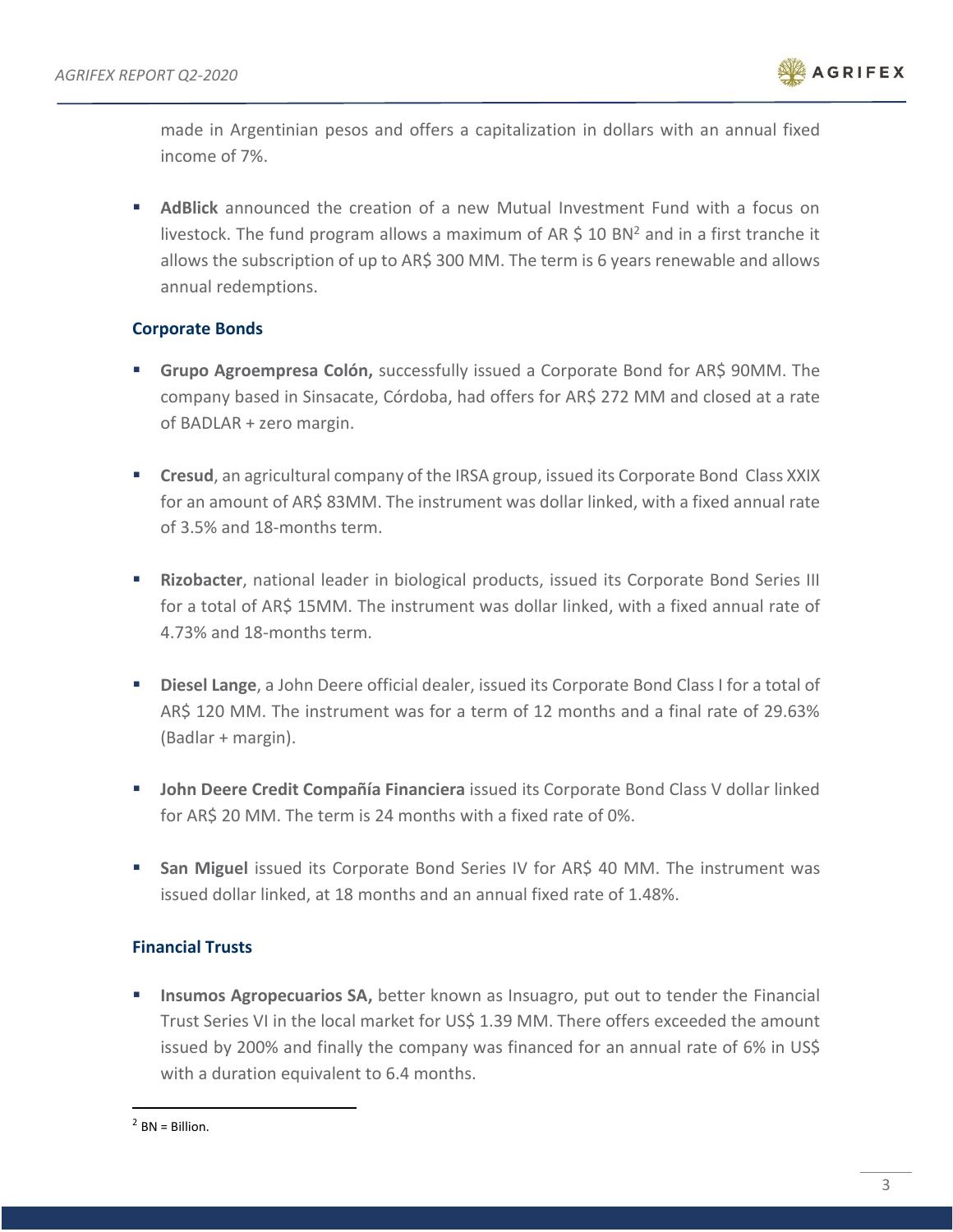

- **E** Alianza Semillas obtained US\$ 6.6 MM in its Financial Trust Series III. The main objective of the company was to finance the sale of seeds to distributors and farmers.
- **DVA**, A German company that recently landed in Argentina, launched its Agro Solutions Financial Trust. The company made investments of US\$ 25 MM and with this FF they plan to continue doing so. Specifically, it seeks to inject working capital and capital investments to launch new inputs (agrochemicals) that compete locally. This first series was for US \$ 4.2MM, but the vehicle allows up to US \$ 20MM.

# **SALES, MERGERS and ACQUISITIONS (M&A)**

#### **Global Scope**

- **Illinois Foundation Seeds** acquired **Twin Gardens**; a seed company focused on sweet corn. This acquisition will not only bring them a different genetic material from the one they already had, but also a greater production capacity and a team of highly trained people who will contribute to the development of new hybrids.
- **Sakata Seeds** announced the acquisition of **Danzinger Seeds** of Israel's pepper breeding program. This acquisition confirms Sakata's dominant position in this sector and in turn adds new genetic material to its pipeline. **VERDANT**
- **E** Sakata Seeds announced the acquisition of Vanguard Seed, a company focused on research and development of lettuce seeds based in California, USA. This acquisition includes the breeding program, as well as seed production and the **VERDANT** commercial network.
- **Nutrien Ltd**. announced the acquisition in **Goiás, Brazil, of Tec Agro Group**. Tec Agro is a leading agro-retail company in its region with more than 25 years of experience and 8 centers. In turn, it was also the owner of Sementes Goiás, a unit dedicated to the production and sale of soybeans. Its sales were close to US\$ 200 MM and it employed 500 people. This acquisition is in line with those that Nutrien has been making in recent years.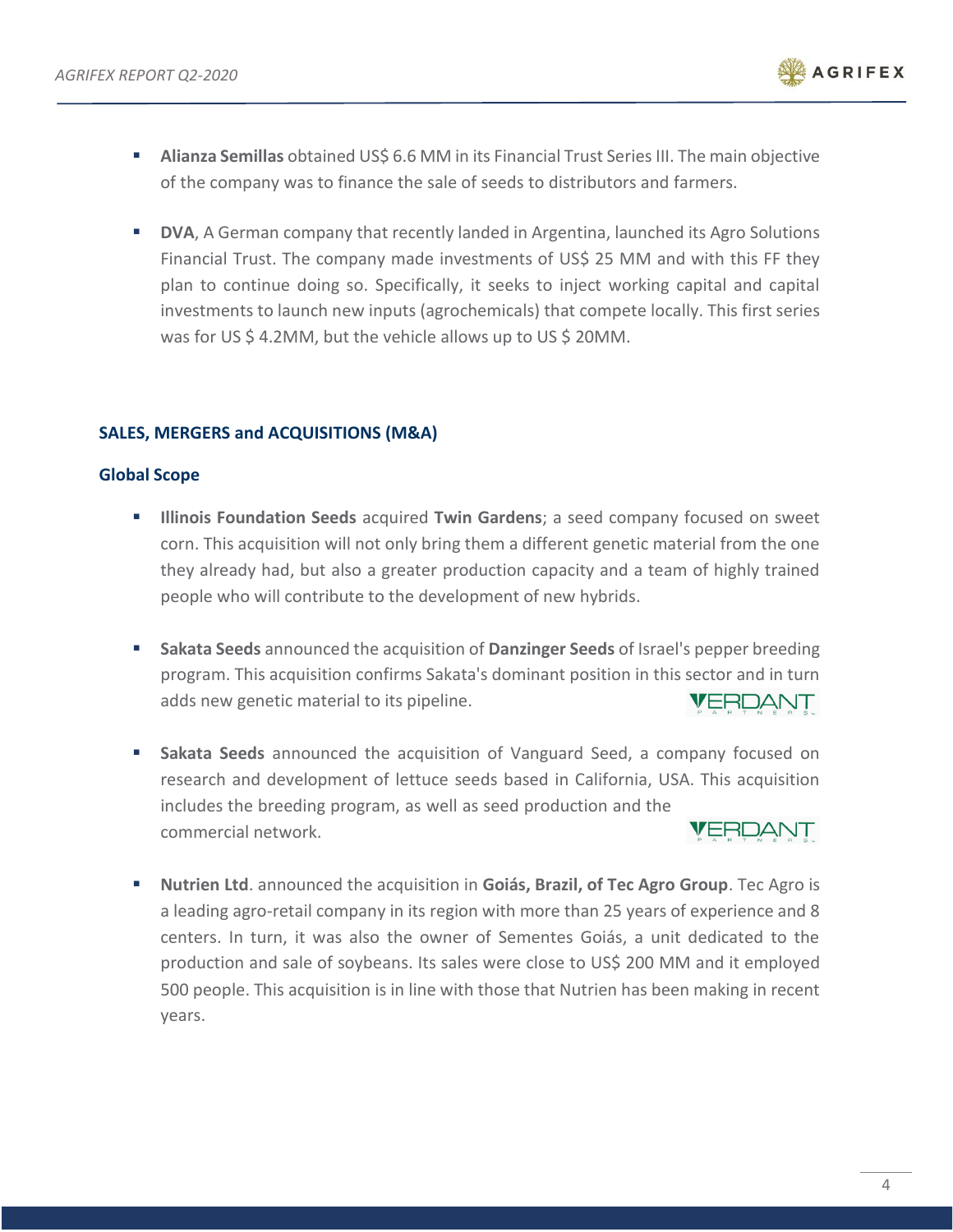

- **E** Artemis Growth Partners announced the acquisition of Bridge Farm Group for a total of US \$ 105MM. In this way, Artemis, (USA) incorporates a recognized company based in the United Kingdom that focuses on the development of herbs, flowers and fruits, continues its foray into the world of cannabis. BFG invested US \$ 55MM in the development of greenhouses in the last two years, and also has multiple licenses for the production and marketing of this crop.
- **Syngenta** announced the successful issuance of Eurobond for EUR (€) 500MM. The maturity date is April 2026 and the underwriters were BNP Paribas, Credi Suisse, HSBC and UniCredit. Less than a month later, it announced the issuance of another EUR  $(\epsilon)$ 100MM.
- **Índigo Ag**, raised US \$ 300MM in its new F series of financing for a total of US \$ 500MM so far this year. The company of American origin that develops products based on microorganisms and at the same time focuses on the sustainability of production, had also recently acquired Tellus Labs, a satellite imaging company.
- **Sound Agriculture** raised US \$ 22MM in its series C financing. The investment round was led by Chicago-based firm Seed 2 Growth. The funds raised will be used to accelerate the development of new events and businesses. SA focuses on technological modernization to increase production in extensive crops, its first launch was a biostimulant for the uptake of nitrogen and phosphorus.
- **Tropic Biosciences** is a company dedicated to the development of agricultural biotechnology, successfully completed its B round of financing for US \$ 28.5MM. The UK-based company has an exclusive focus on high-yield tropical crops and hopes with this financing to continue the development of sustainable inputs, expand its commercialization network, and boost the growth of its GEiGS technology platform.
- **E** Arcadia Biosciences announced the acquisition of Industrial Seed Innovations (ISI), a company focused on the development of hemp seeds based in Oregon, USA. The purchase includes the intellectual property, the commercial channels developed and the assets. From the Arcadia side it was a strategic acquisition to position itself as a high value seed production and development company.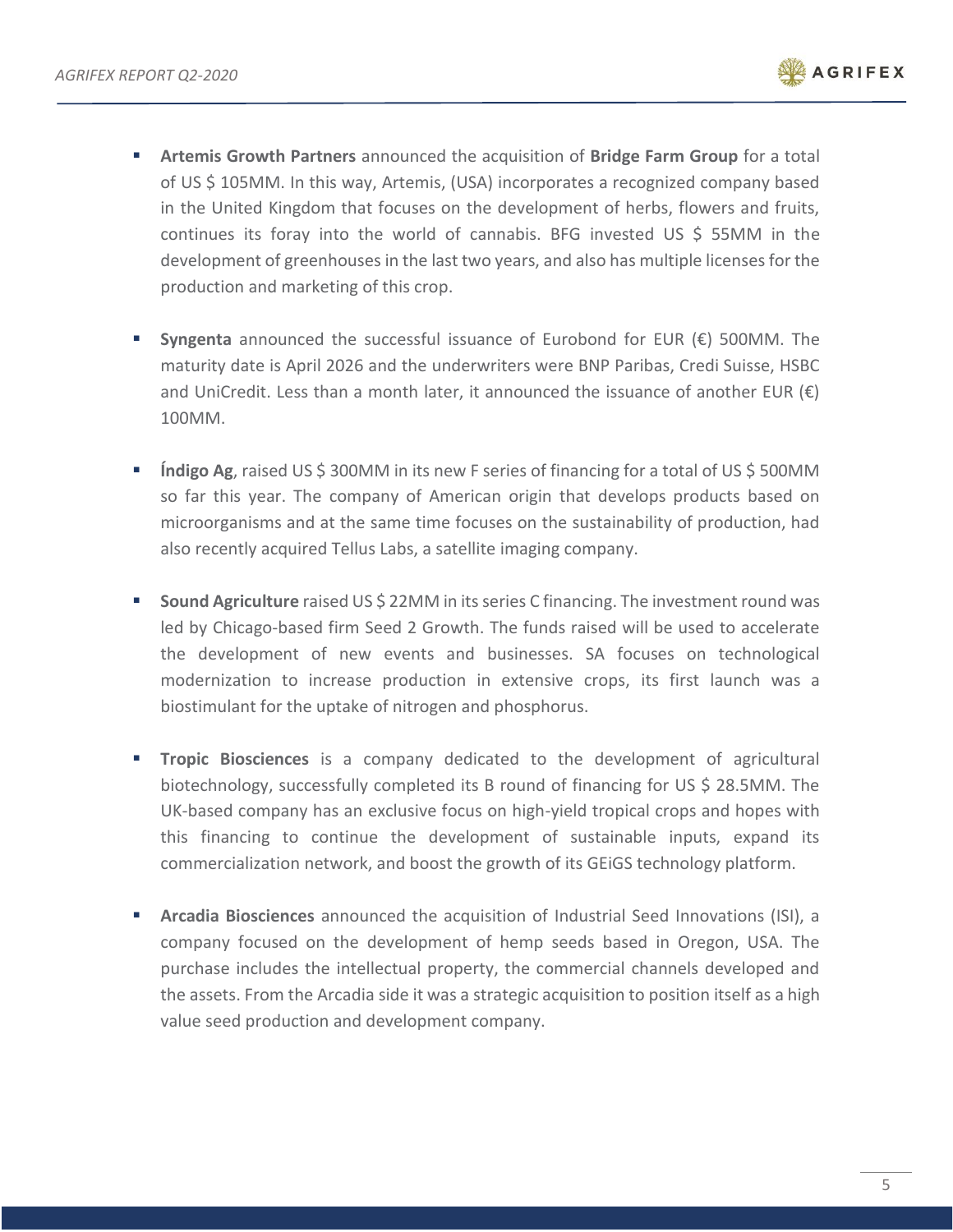

■ **Pivot Bio**, focused on the research of inputs for agriculture, announced the success of its series C of financing. The Barkeley, California-based company raised US \$ 100MM and aims to continue researching microorganisms to exploit the potential of crops. Specifically, they are launching Pivot Bio PROVEN which fixes nitrogen from the atmosphere and could be used for corn.

### **Local scope**

- **HV SA** acquired the **Bernasconi** cold store in the province of La Pampa. The transaction was worth AR \$ 400MM, which will be paid in 10 years. The governor of the province indicated that this divestment is part of a planned process in which they make strategic investments and then give rise to private companies that continue business.
- **Bioceres**, subscribed 50% of the capital stock of **Tecnoseeds R&D** Company based in Indiana and dedicated to Research and development in agro technologies. In turn, it also acquired 40% of **Agrality**, dedicated to the production of hybrid and self-pollinated seeds in Argentina and the US. Both investments are strategic in the search to improve the speed, quality and access to its new technologies under development.
- **Arcor** announced that it will acquire a part of **Mastellone Hnos**shares, bringing its stake to 48.79%. The transaction will be for a total of 9MM shares worth US \$ 3.97MM. In this way, it continues its expansion in the domestic dairy market as well as abroad. On the other hand, Arcor continues with investment plans in Angola, the start-up of a production plant for sweets and cookies for an amount of US \$ 45MM is being analyzed.
- **EXA** Chakana wines, the winery that produces organic and biodynamic wines was acquired in its entirety by a group of investors. The winery, which was a company 40% owned by Juan Pelizzatti and 60% of the FP Wine fund, sells 720,000 bottles / year of which 70% were destined for the foreign market.